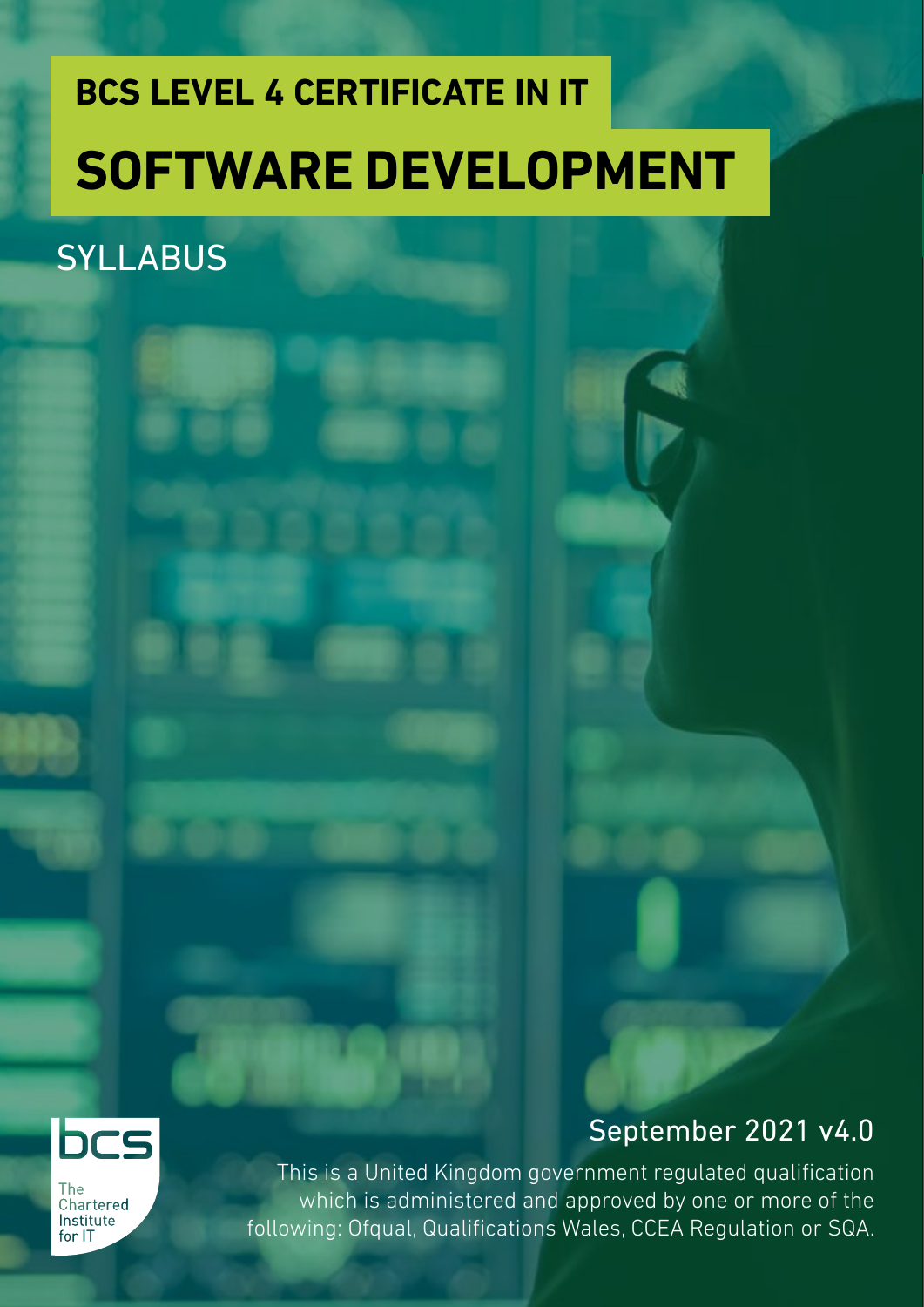## **CONTENTS**

- Introduction 3.
- 4. Qualification Suitability and Overview
- 4. SFIA Levels
- **6.** Learning Outcomes
- 7. Syllabus
- 13. Examination Format
- 13. Question Weighting
- 14. Recommended Reading
- 16. Using BCS Books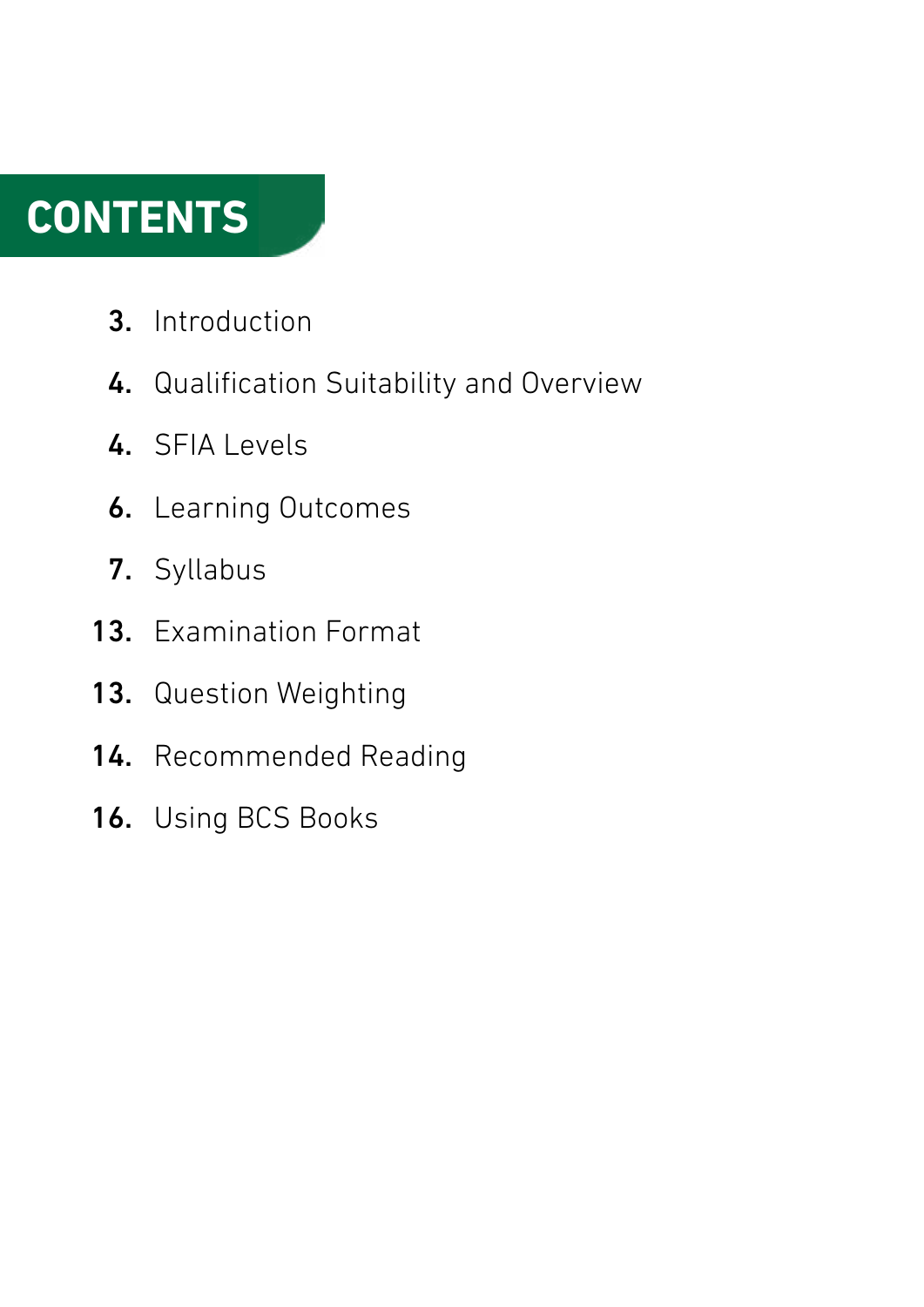

## **Introduction**

Encompassing three core modules, the Level 4 Certificate in IT explores the fundamentals of computer and network technology, processor architecture, operating and information systems, software development, and networks.

Candidates will gain a solid foundation upon which they will be able to build a career pathway into information technology. Career opportunities include entry-level positions in the rapidly growing fields of computer science and software development.

Upon successful completion of this qualification, candidates will be equipped with the knowledge and understanding to enable them to progress on to a broad range of further development areas such as Big Data management, software engineering and web application development. Candidates will be prepared to progress onto the BCS Level 5 Diploma in IT, with the ability to customise their learning pathways based on their areas of special interest.

## **Software Development Core Module**

The Software Development module is one of three core modules that forms part of the Level 4 Certificate in IT – the first stage within the BCS three-stage Higher Education Qualification programme. Candidates will develop an understanding of fundamental concepts of the programming process, consider issues related to the various phases of software development, and will be introduced to different types of programming concepts.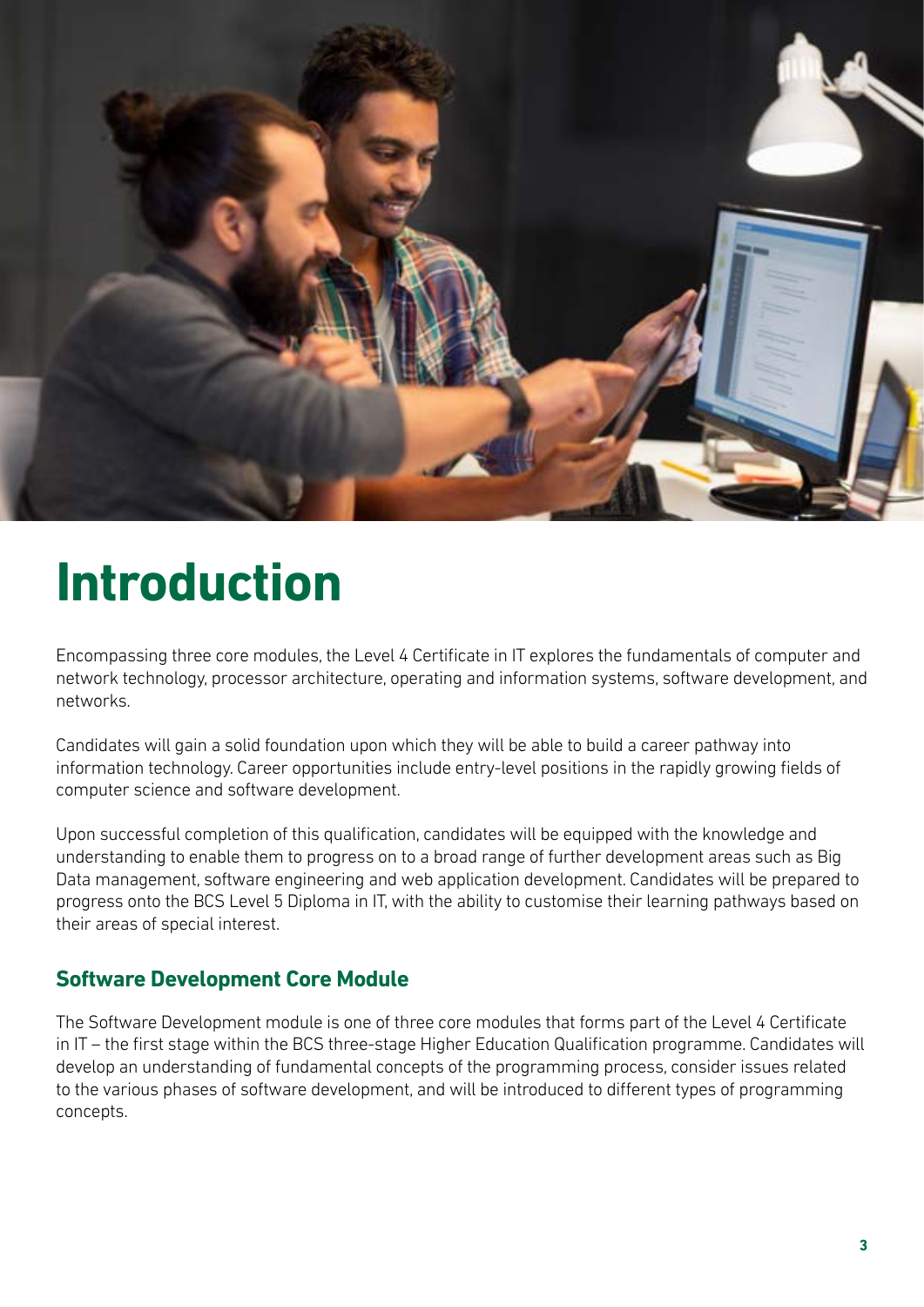## **Qualification Suitability and Overview**

There are no specific entrance requirements for the Certificate in IT. Candidates can study for this certificate by attending a training course provided by a BCS accredited Training Provider or through self-study, although it is strongly recommended that all candidates register with an approved centre. Studying with an approved centre will deliver significant benefits.

Candidates are required to become a member of BCS, The Chartered Institute for IT, to sit and be awarded the qualifications. Candidates may apply for a four-year student membership that will support them throughout their studies.

The Level 4 Certificate is suitable for candidates new to the profession who are keen to develop industryrelevant skills and knowledge, as well as professionals wishing to gain a formal IT qualification. Candidates taking this module may be interested in career opportunities such as games or mobile app development, database architecture or webmaster roles.

| <b>Total Qualification Time</b> | <b>Guided Learning Hours</b> | <b>Assessment Time</b> |
|---------------------------------|------------------------------|------------------------|
| (Certificate)                   | (Module)                     | (Exam)                 |
| 734 hours                       | 200 hours                    | 2 hours                |

## **SFIA Levels**

This award provides candidates with the level of knowledge highlighted within the table, enabling candidates to develop the skills to operate successfully at the levels of responsibility indicated.

| <b>Level</b><br>K7 | <b>Levels of Knowledge</b> | <b>Levels of Skill and Responsibility (SFIA)</b><br>Set strategy, inspire and mobilise |
|--------------------|----------------------------|----------------------------------------------------------------------------------------|
| K6                 | Evaluate                   | Initiate and influence                                                                 |
| K5                 | Synthesise                 | Ensure and advise                                                                      |
| K4                 | Analyse                    | Enable                                                                                 |
| K3                 | <b>Apply</b>               | <b>Apply</b>                                                                           |
| K <sub>2</sub>     | <b>Understand</b>          | <b>Assist</b>                                                                          |
| K <sub>1</sub>     | <b>Remember</b>            | <b>Follow</b>                                                                          |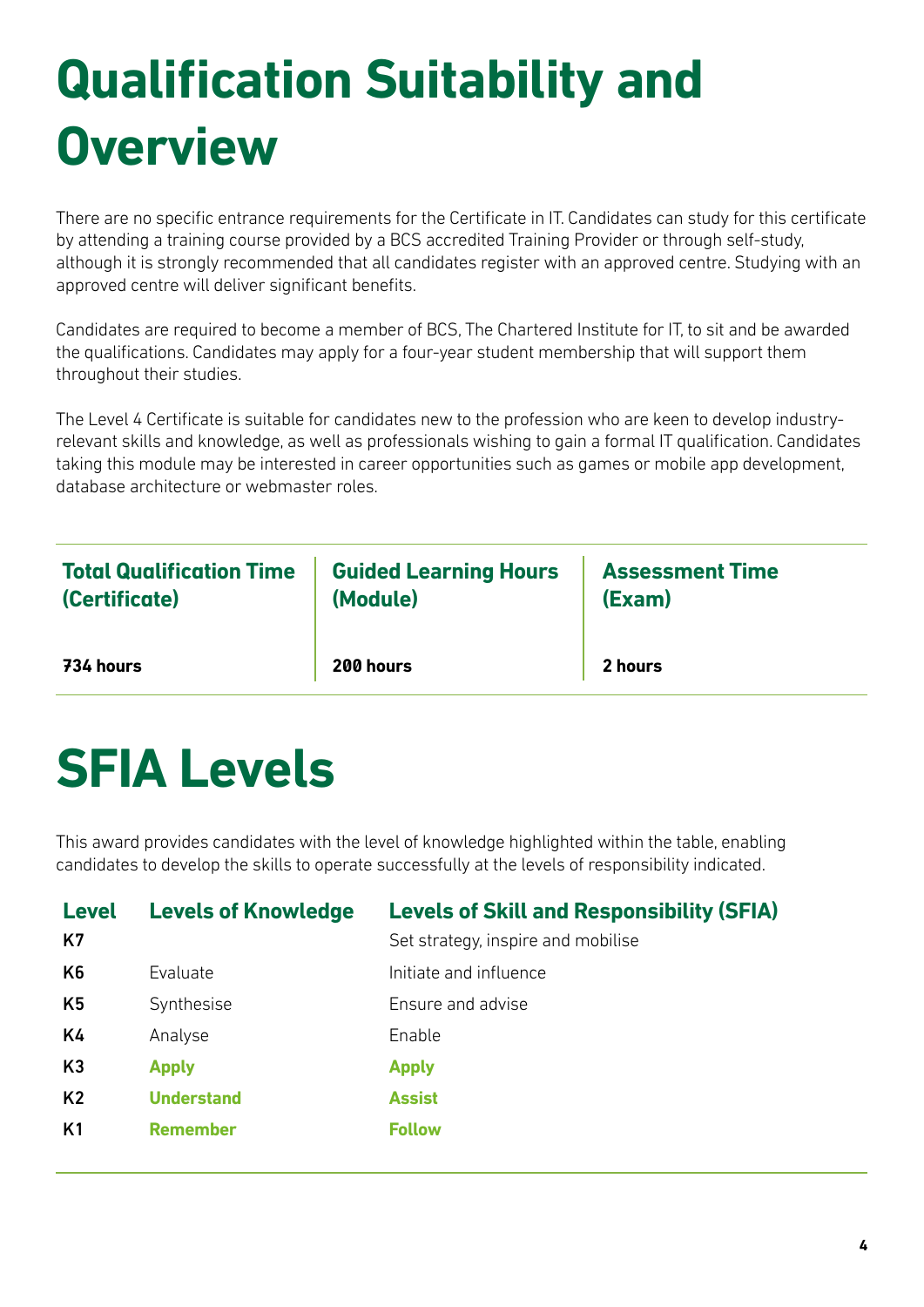## **SFIA Plus**

This syllabus has been linked to the SFIA knowledge skills and behaviours required at Level 4.

## **ASUP2**

Assists in the investigation and resolution of issues relating to applications. Assists with specified maintenance procedures.

## **ICPM2**

Understands technical publication concepts, tools and methods and the way in which these are used. Uses agreed procedures to publish content. Obtains and analyses usage data and presents it effectively. Understands, and applies principles of usability and accessibility to published information.

## **PROG2**

Designs, codes, verifies, tests, documents, amends and refactors simple programs/scripts. Applies agreed standards and tools, to achieve a wellengineered result. Reviews own work.

## **TEST2**

Defines test conditions for given requirements. Designs test cases and creates test scripts and supporting data, working to the specifications provided. Interprets, executes and records test cases in accordance with project test plans. Analyses and reports test activities and results. Identifies and reports issues and risks.

## **HCEV3**

Applies tools and methods to design and develop users' digital and off-line tasks, interactions and interfaces to meet agreed usability and accessibility requirements for selected system, product or service components. Creates workable prototypes. Assists, as part of a team, on overall user experience design. Assists in the evaluation of design options and trade-offs. Consistently applies visual design and branding guidelines.

Further detail around the SFIA Levels can be found at [www.bcs.org/levels.](https://www.bcs.org/media/5165/sfia-levels-knowledge.pdf)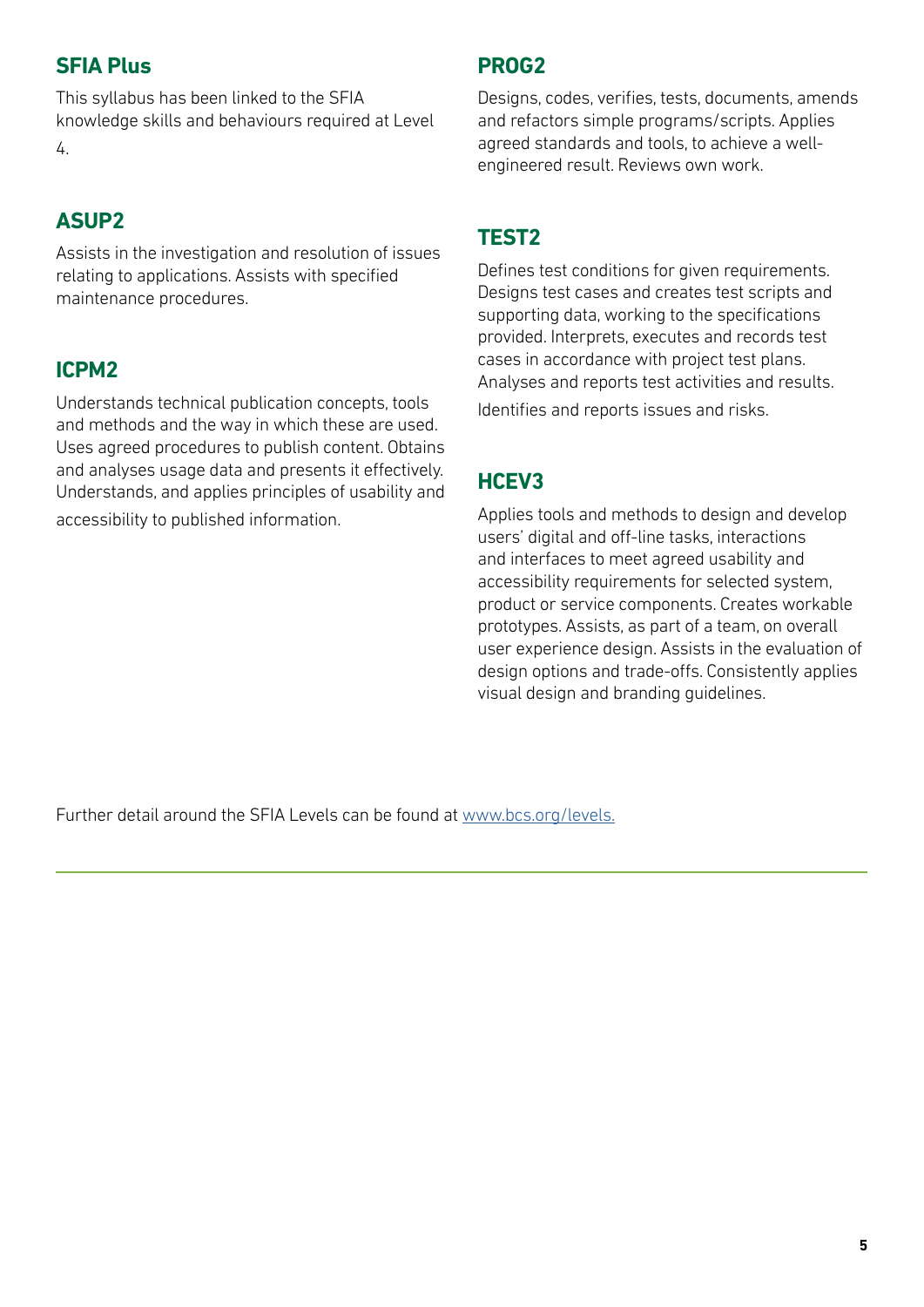# **Learning Outcomes**

Upon completion of this module, candidates will be able to:

- Distinguish between systems software and application software
- Understand the phases of software development
- Be able to develop and understand algorithms
- Be able to develop code from algorithms in a high-level programming language
- Be able to follow high level code and apply modifications to it
- Develop competence in the techniques of systematic problem analysis, program construction and documentation
- Gain an understanding of the basic concepts of good user-interface design
- Understand and develop test strategies
- Understand the need for quality assurance/security in software development and its operation
- Gain an understanding of the principles of multiple module program construction
- Understand the need for compilers, interpreters, code generators
- Develop a knowledge and understanding of a range of fundamental algorithms

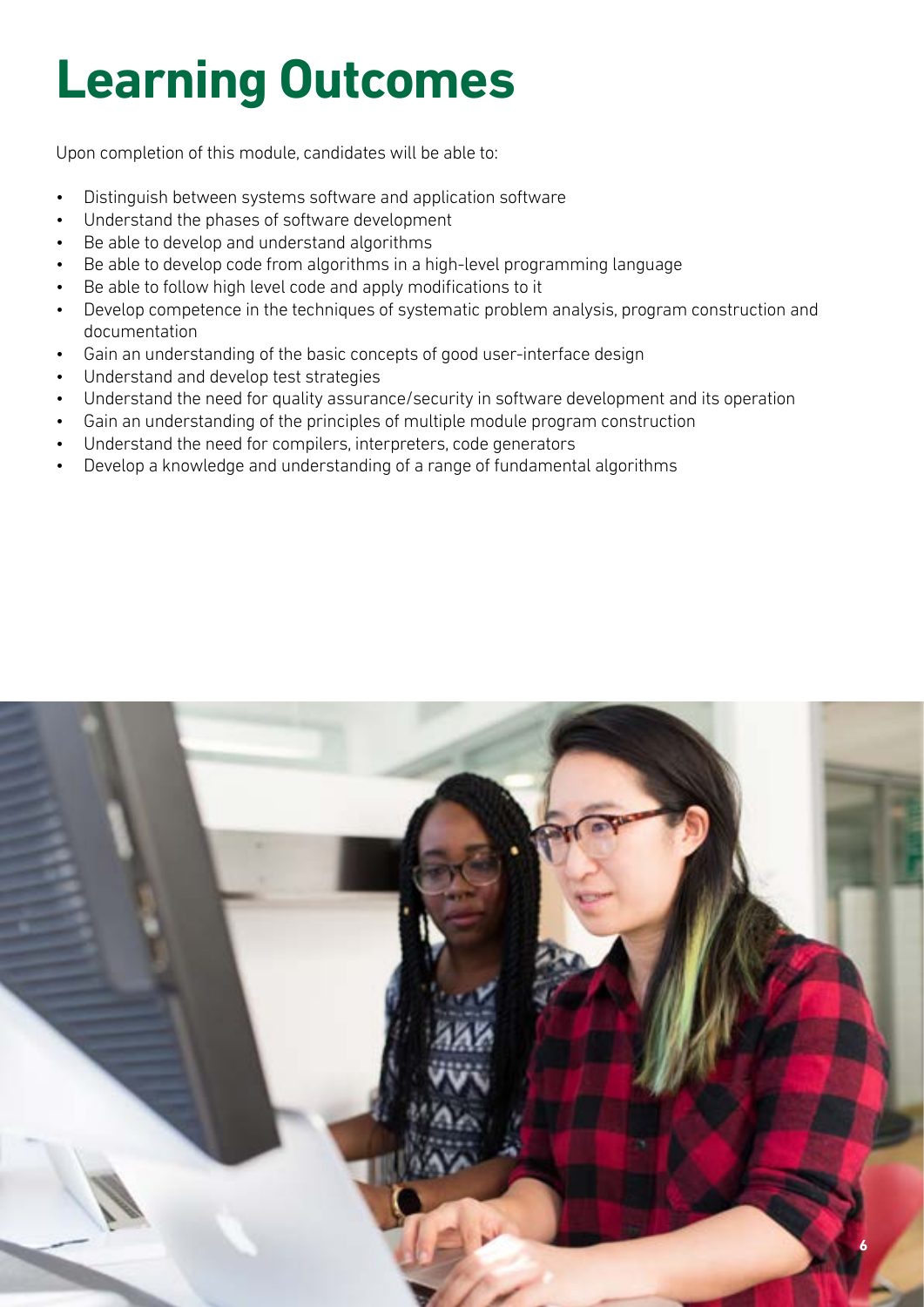## **Syllabus**

## **1. Fundamental concepts of the Programming Process**

## **Learners will be able to:**

**1.1** Explain the nature of information.

#### **Indicative content**

a. Differentiate an algorithm from a written specification.

#### **Guidance**

An algorithm describes the steps that must be taken to solve a given problem that has to be translated into computer code. Coders will generally employ patterns to determine the translation of an algorithm design into actual code.

#### **1.2** Design algorithms.

## **Indicative content**

a. Decompose a problem into a set of steps which may be executed by a computer.

## **Guidance**

**Guidance**

Candidates should be able to break down a given practical situation into smaller sections and continue to do this until the problem can be expressed in terms of the control structures covered in 1.3. Candidates should create an independent solution in a programming language.

**1.3** Develop code from an algorithm.

### **Indicative content**

described in 1.2.

## a. Produce code from an algorithm developed from the outcome of the process

Candidates should be able to express sequence, selection, iteration in their chosen programming language. For example, they should be able to write if statements, case statements, while loops and for loops; the way this is done will vary from language to language.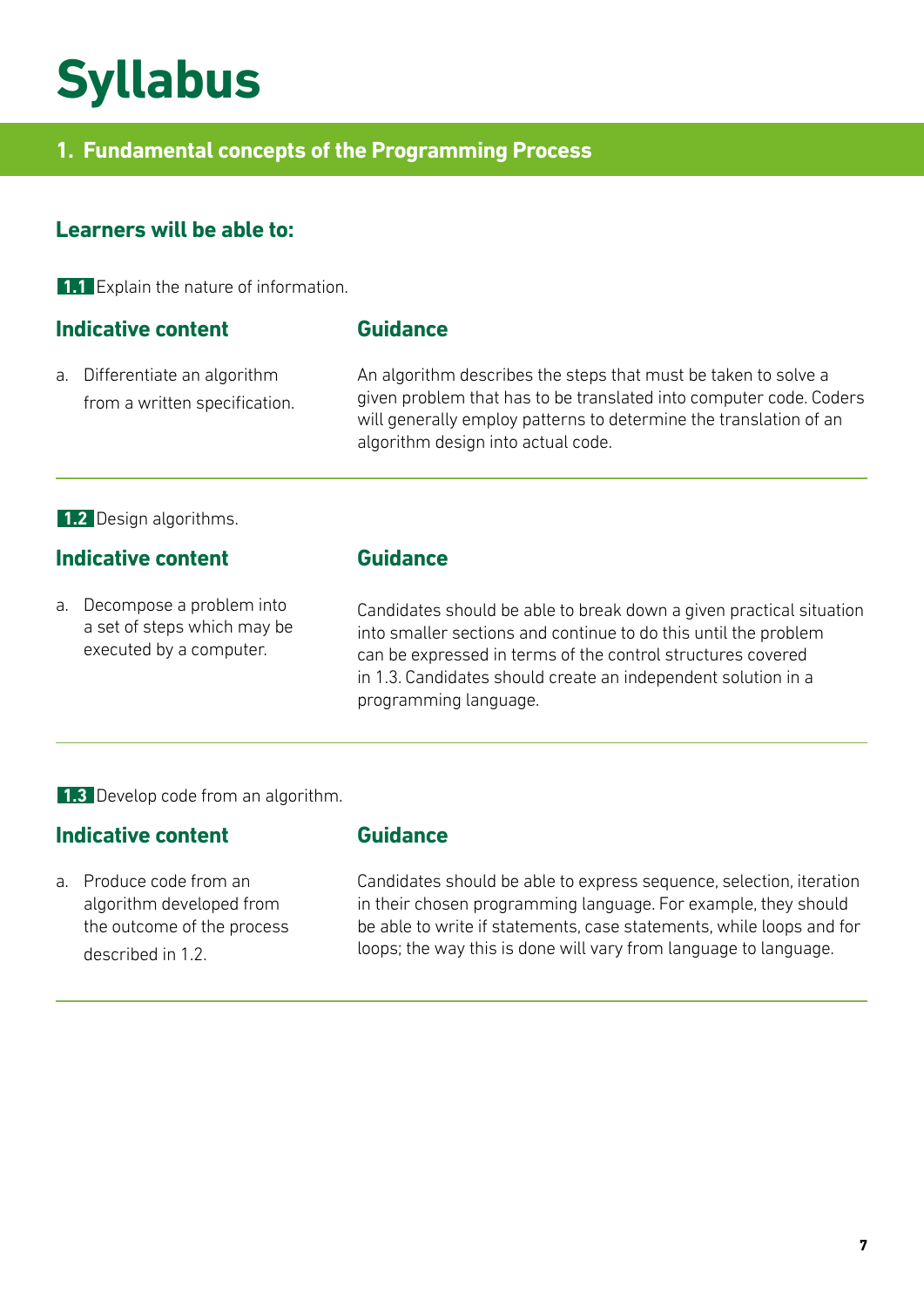**1.4** Utilise pseudocode and flowcharts.

#### **Indicative content**

- a. How these are used in the creation of code in the design phase
- b. How these can be written in different ways
- c. Specific symbols for flowcharts

#### **Guidance**

Pseudocode and flowcharts relate to the way in which algorithms can be described. Both techniques are ways of representing sequence, selection and iteration: pseudocode is textual, whereas flowcharts are graphical.

## **2. Phase Specific issues of Software Development**

## **Learners will be able to:**

**2.1** Explain programming paradigms.

## **Indicative content**

- a. For example:
	- Modular/structured programming
	- Object oriented programming
	- Functional programming

#### **Guidance**

Candidates should be aware of various types of programming, including modular programming, OOP and functional programming, which are examples of current practices in software development. Modular programming requires a program to be broken down into individual modules rather than create a monolithic application (where the smallest component is the whole), several smaller modules are written separately so when they are composed together, they construct the executable application program. OOP associates data structures with the code that operates on it and seeks to prevent programmers interacting with data other than through pre-defined interfaces. Functional programming represents every action as a function call. Most functional languages use recursion instead of iteration.

**2.2** Describe the objectives and principles of testing, derive test cases from a given specification.

### **Indicative content**

- a. Test-case specification
- b. Testing and debugging strategies including:
	- Dry-running
	- White-box
	- Black-box

#### **Guidance**

Candidates will be expected to demonstrate an appreciation of the importance of testing in the software development process. They should be able to describe the terms dry-run, white-box testing and black-box test. Given an algorithm or a piece of code, they should be able to dry run the code or develop a set of inputs/outputs suitable for a complete white or black box test.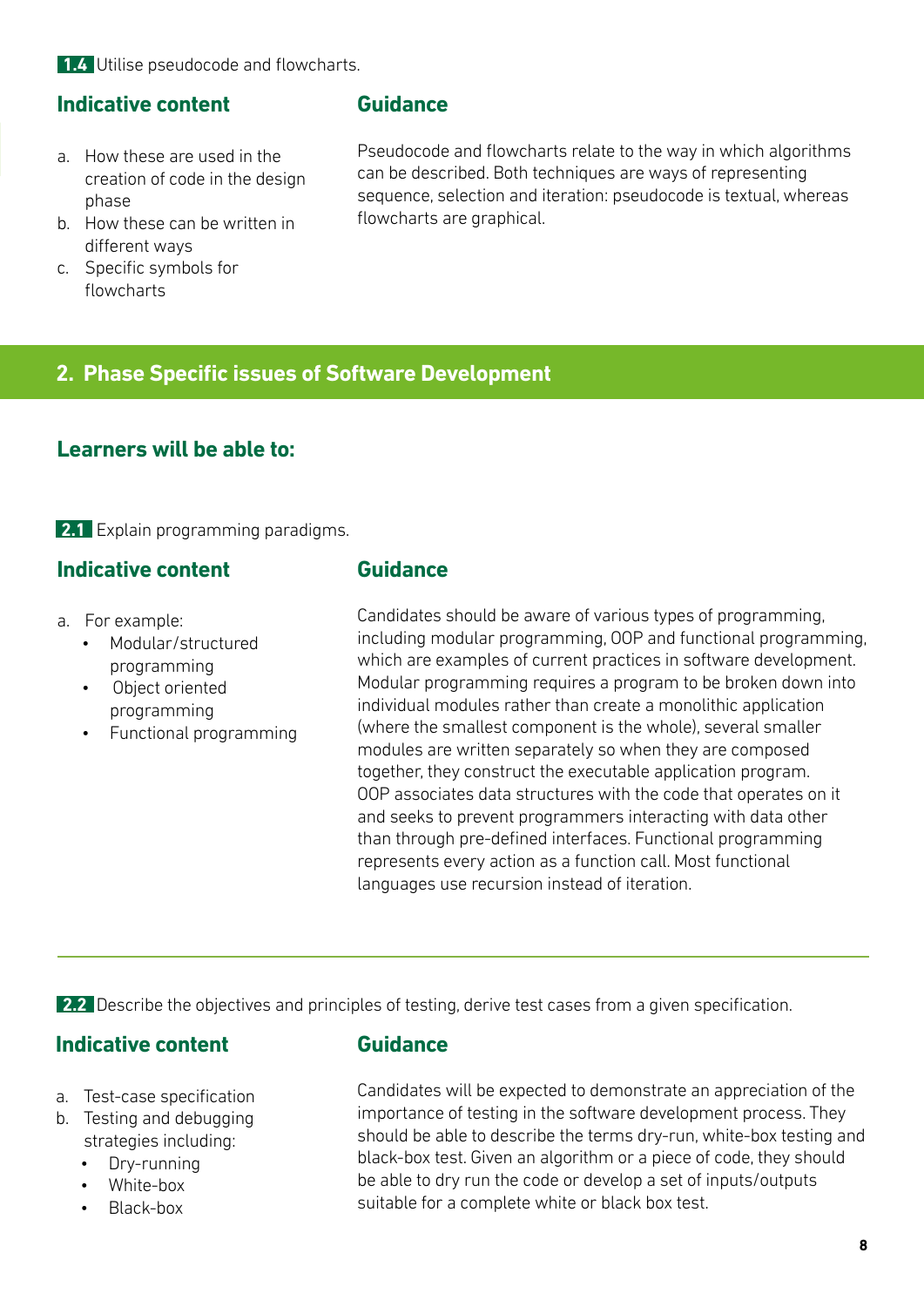2.3 Discuss the need for software documentation and the nature of software documentation in a given context.

## **Indicative content**

- a. Suitability of documentation for a given context
- b. Content of software documentation such as GUI descriptions and maintenance details

### **Guidance**

Candidates must appreciate the need to document code. Such documentation will range from user manuals to in-line comments in the code. They should be able to understand that the documentation should be written with reference to its potential user: an end-user will expect to see documentation which is relevant to their use of the software, whereas a maintenance programmer will require more technical details.

2.4 Describe mechanisms for assuring software quality and security within the software development process.

#### **Indicative content**

- a. ISO/IEC 25000
- b. Quality models for software product evaluation

Software should be reliable, secure, efficient and maintainable. Candidates should be able to define each of these terms and describe basic mechanisms for achieving each characteristic, as covered by the ISO/IEC 25000 standard.

**2.5** Discuss a range of new or emerging software technologies.

### **Indicative content**

#### **Guidance**

**Guidance**

- a. For example:
	- Parallel computing
	- Quantum computing

Candidates should be aware of alternatives to traditional software development approaches covered elsewhere in this syllabus associated with programming languages and programming techniques. A general appreciation of current trends in software development might include techniques to improve computation speed, such as quantum computing or parallel programming.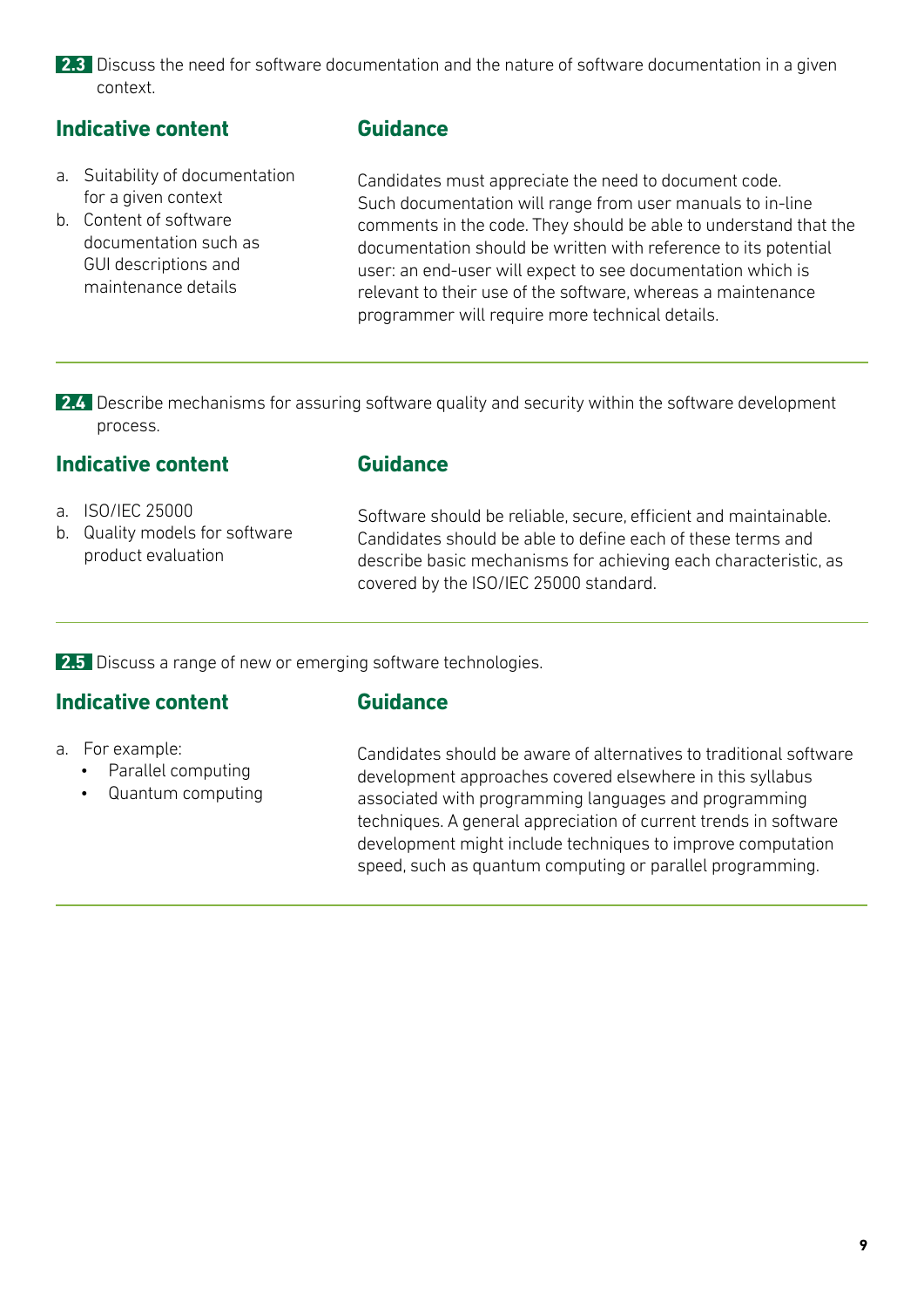#### **3. Introduction to Programming concepts**

#### **Learners will be able to:**

**3.1** Discuss the use of data types and type checking in programming languages.

#### **Indicative content**

#### **Guidance**

- a. Numeric and non-numeric
- b. Elementary and derived
- c. Subtypes
- d. Expressions such as:
	- **Assignments**
	- Input/output
	- String handling
	- Logical operators

Candidates should be able to list basic types such as integer, floating point, character, Boolean and string. They should also be able to distinguish between weak typing, strong typing and type inference. They should also have an elementary understanding of derived types. They should be able to describe the relationship between types and the operations permitted on those types.

**3.2** Discuss the use of callable units in the development of code and write code examples which use callable units.

#### **Indicative content**

- a. Subroutines
- b. Procedures
- c. Functions

### **Guidance**

Callable units allow the programmer to refer to blocks of commonly-used code. Subroutines and procedures are essentially identical, with 'procedure' being the more modern name for a callable unit which does not return a value but may manipulate global variables. Functions will return a value. Subroutines, functions and procedures will accept zero or more parameters. Calls to functions, subroutines and procedures may be call by value or call by reference. Candidates are expected to be able to discuss the difference between these two types of calls.

**3.3** Explain the concept of a data structure and illustrate the explanation with reference to commonly used data structures.

#### **Indicative content**

- a. Arrays, lists and tuples
- b. Implementation of queues, stacks and collections
- c. Concept of data abstraction

#### **Guidance**

Arrays, lists and tuples are data structures that are used to store related sequences of data items that can be individually selected using iteration statements. An item in an array and a list can be changed or replaced. Arrays contain data of the same type. Stacks and queues are also linear data structures with special built in properties. Stack is a sequence of data that are inserted and removed according to the last-in first-out (LIFO) principle. Queue is a list of data items that are inserted and removed using a firstin first-out (FIFO) principle. Data abstraction is the reduction of a particular body of data to a simplified representation of the whole.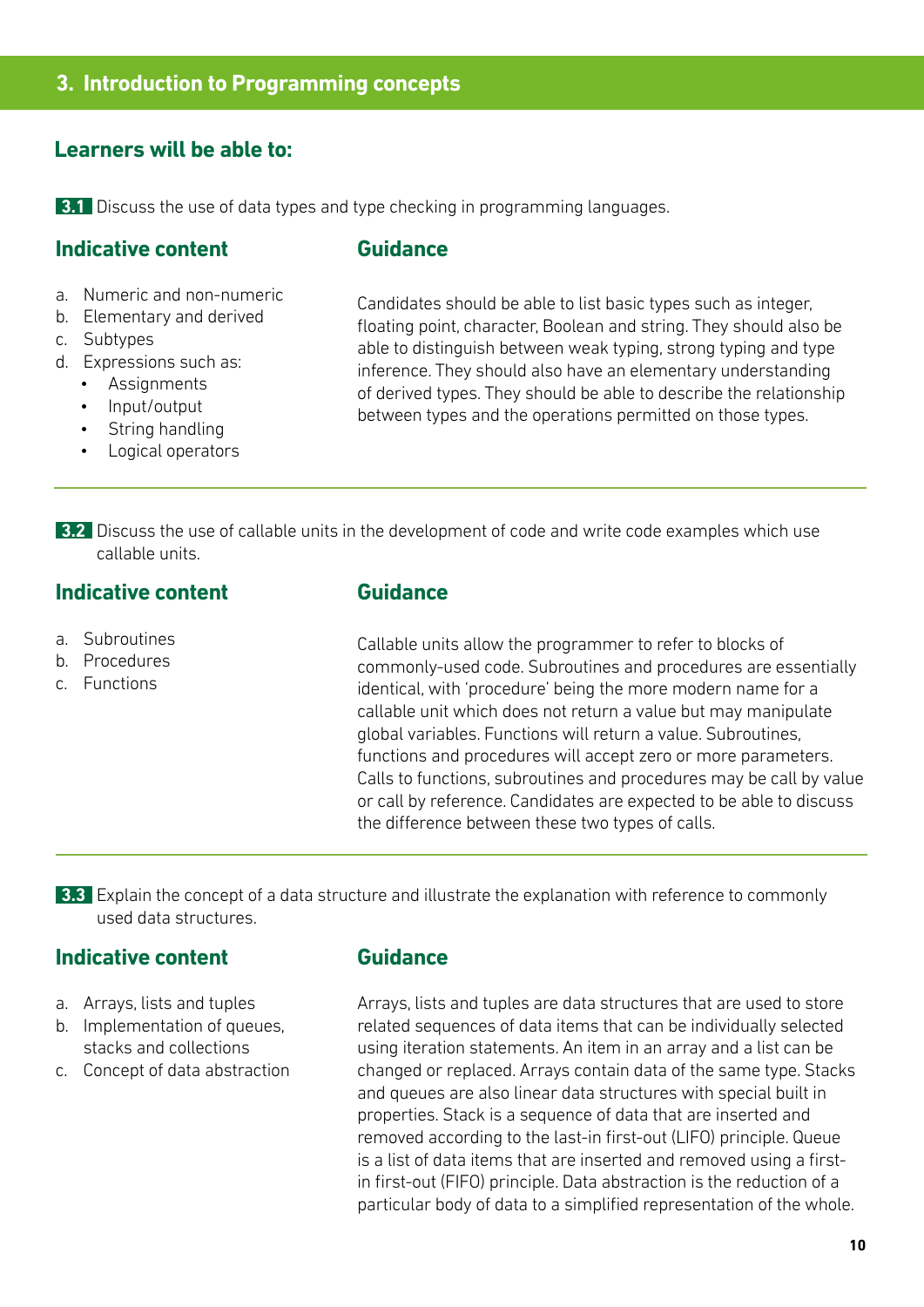**3.4** Explain the advances in technology and impact of emerging trends in IS.

#### **Indicative content**

a. Comparative effectiveness of algorithms re. computation and storage, e.g. bubble sort, merge sort and quicksort

#### **Guidance**

These are different techniques for sorting an unordered set of data contained in a list. The efficiency (also known as 'the big O') of a particular sorting technique can be measured and depends on various factors that candidates need to be aware of.

## **4. Files**

### **Learners will be able to:**

**4.1** Describe techniques for storing data in secondary storage.

## **Indicative content**

#### **Guidance**

- a. Creating, storing, and/or retrieving the contents of a file located on a secondary storage device
- b. Sequential, index-sequential and random-access files
- c. Text files
- d. Semi-formatted files, e.g. Comma Separated Value (CSV) files

Data consumed or output by a program needs to be permanently stored and there are many ways this is achieved. In particular, candidates will need to know how to write code to access files of data held on a connected device (such as a memory card, external hard drive). It is also important to be aware of how data is structured to facilitate access to individual items of data or to sequentially read the file using iteration.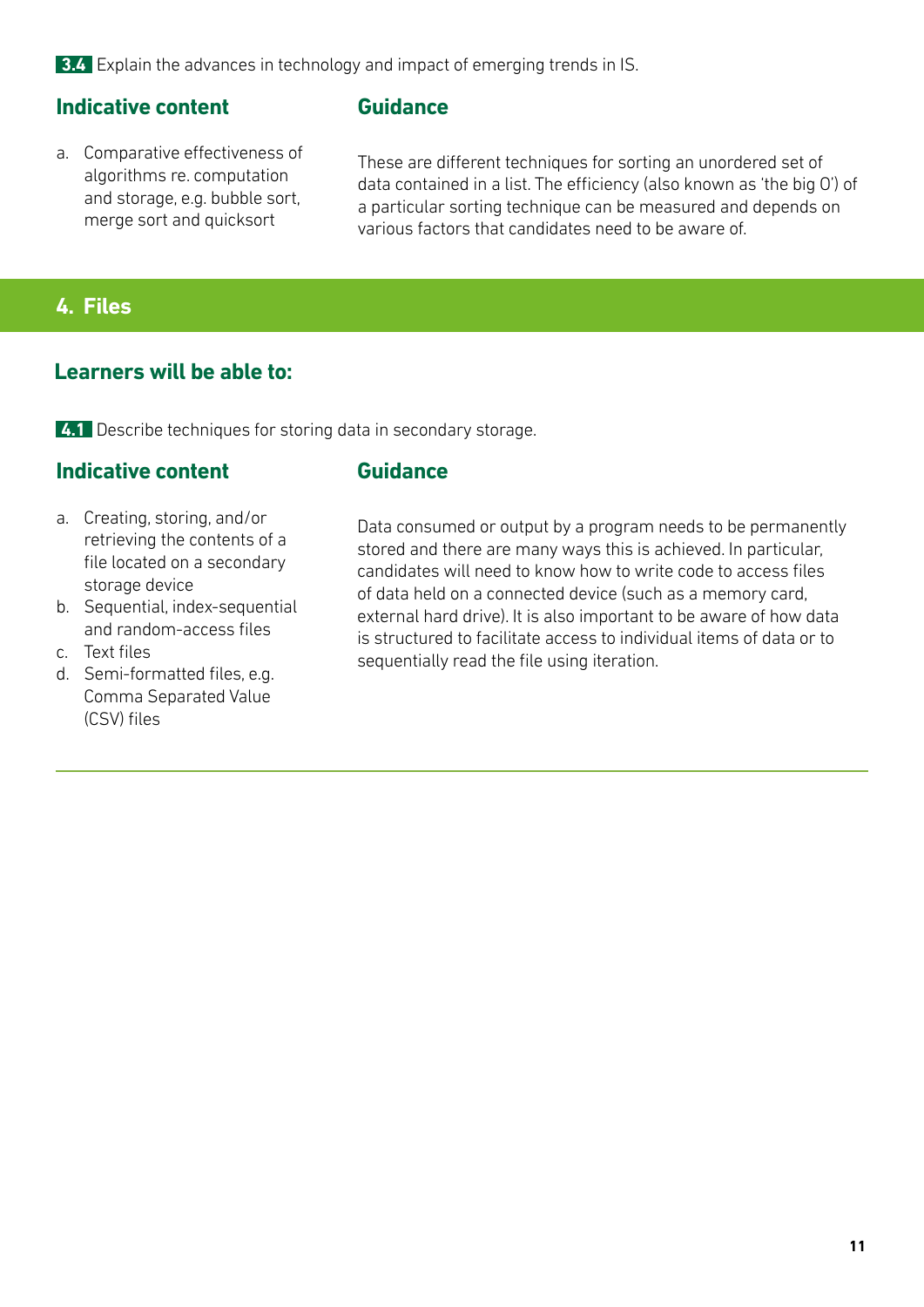#### **Learners will be able to:**

**5.1** Discuss aspects of user interface design.

#### **Indicative content**

#### **Guidance**

- a. User requirements and characteristics of user interfaces
- b. Principles and techniques of dialogue control, navigation and selection

An important part of user interface design is to gather what the user requires from an application which the user wants developing. This is usually manifested in the User interface which is where the user is able to interact with the development of an application. Therefore the design of the user interface needs to accommodate the needs of users, but most importantly to provide access to the underlying functionality of the software. Candidates need to be aware of the basic principles such as Help and appropriate dialogue control particularly when relaying information. 'Keep it simple, stupid' (KISS) is a design principle stating that design of a UI should be as simple as possible to guarantee the greatest levels of user acceptance and interaction.

## **6. Role and need for system software**

#### **Learners will be able to:**

**6.1** Discuss the nature and the utility of system software.

#### **Indicative content**

- a. Fundamental utilities that form the bulk of built-in system software:
	- Editors
	- **Debuggers**
	- Compilers
	- **Interpreters**
	- **Linkers**
	- Loaders
- b. Programming languages requiring a virtual machine environment to run (e.g. Java)

#### **Guidance**

System software is necessary to support the developer in many different ways. All software is built on top of an operating system and programs are built on top of compilers and interpreters linkers supporting different programming languages. An understanding of software utilities that support the development process such as editors debuggers and Integrated development Environments (IDEs) is important. Candidates are advised to gain this knowledge from practical experience of using the system software environment they use to write programs. More obvious system software – such as operating systems or database management systems, for example – are important, but candidates only need to be aware of the role they have in supporting software development.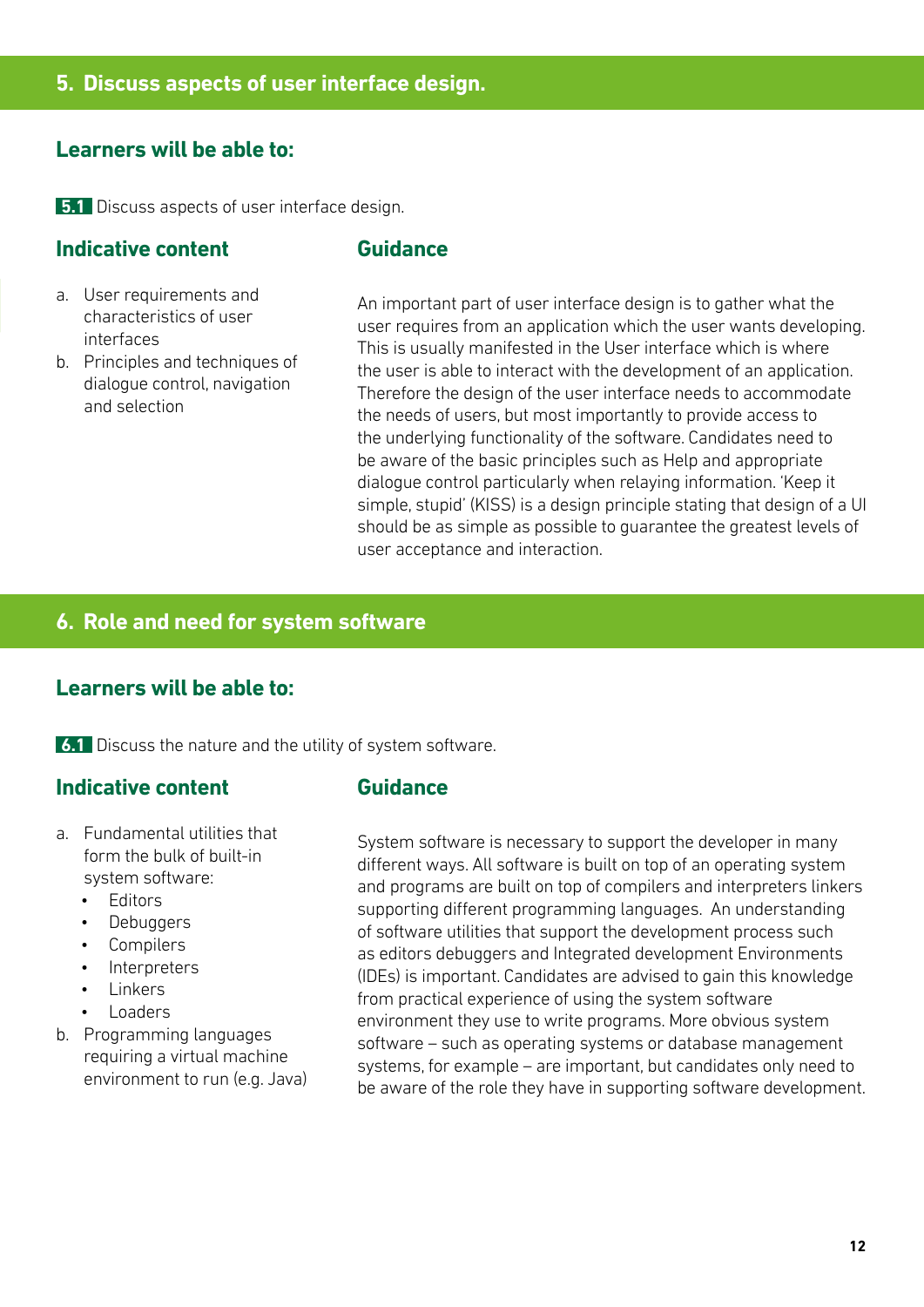## **7. Case studies in problem solving/algorithm analysis**

## **Learners will be able to:**

**7.1** Develop a software solution to a real-world problem.

## **Indicative content**

#### **Guidance**

- a. Examine a software application
- b. Look at a case study or scenario that describes the problem and the functional requirements

This section is about giving candidates a chance to practise examining a case study or a scenario. The case study or scenario will set out a problem that candidates have not encountered before and ask them to give a solution possibly using code or pseudocode, i.e. a typical software development problem.

## **Examination Format**

This module is assessed through completion of an invigilated written exam.

|                       | <b>Type</b> Two questions from Section A and five questions from Section B |
|-----------------------|----------------------------------------------------------------------------|
|                       | <b>Duration</b> Two hours                                                  |
| <b>Supervised</b> Yes |                                                                            |
|                       | <b>Open Book</b> No (no materials can be taken into the examination room)  |
|                       | <b>Passmark</b> 10/25 (40%)                                                |
|                       | <b>Delivery</b> Paper format only                                          |
|                       |                                                                            |

Adjustments and/or additional time can be requested in line with the BCS reasonable adjustments policy for candidates with a disability or other special considerations.

## **Question Weighting**

Section A and Section B each carry equal marks. Candidates are advised to spend about one hour on Section A (30 minutes per question) and one hour on Section B (12 minutes per question).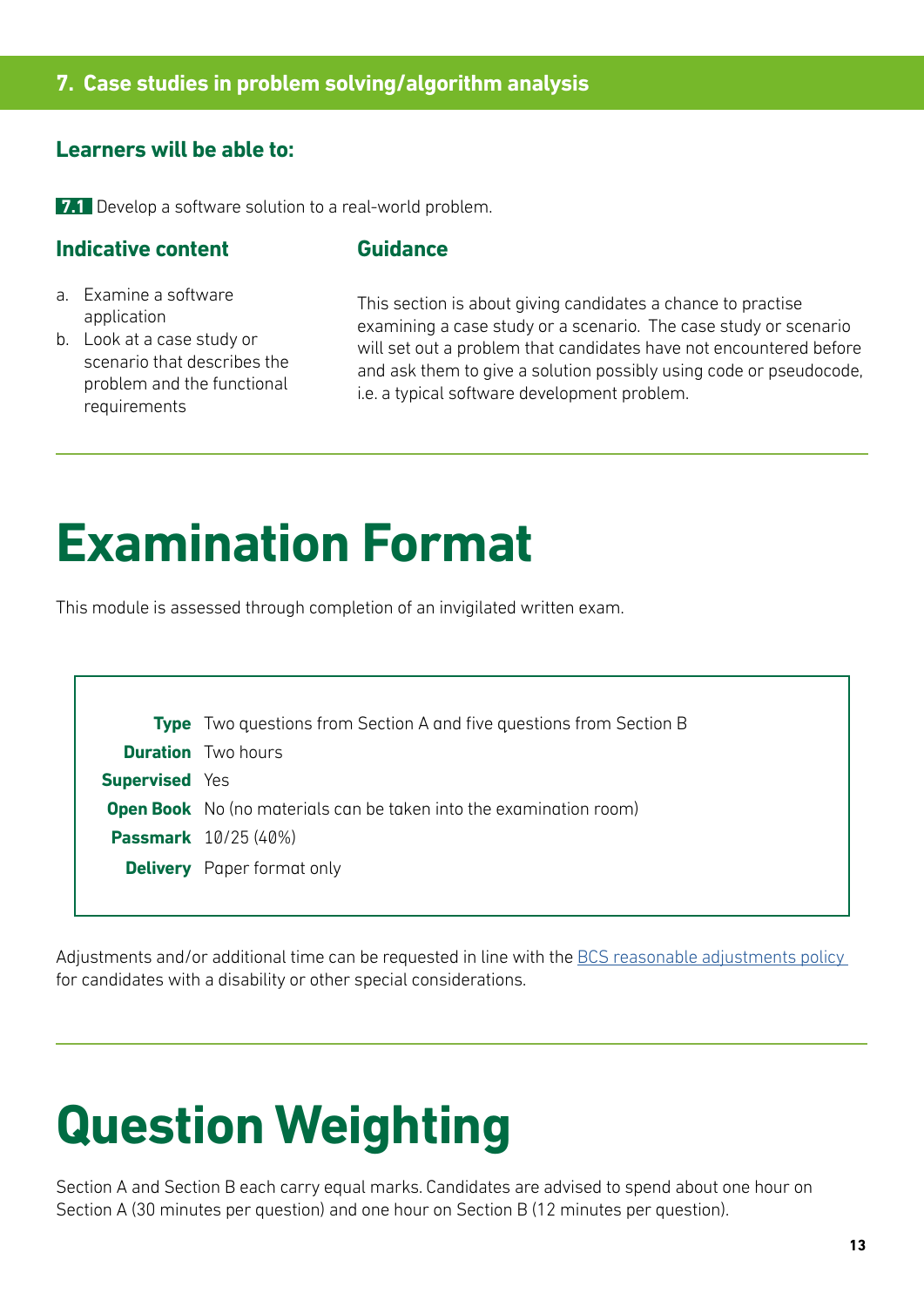## **Recommended Reading**

## **Primary texts**

**Title:** Grokking Algorithms **Author:** A. Bhargava **Publiser:** Manning Publications **Publisher Date:** 2015 **ISBN:** 978-1617292231

**Title:** The Self-Taught Programmer **Author:** C. Althoff **Publiser:** Self-Taught Media **Publisher Date:** 2017 **ISBN:** 978-0999685907

## **Additional texts**

**Java texts**

**Title:** Data Structures & Algorithms in Java (6th edition) **Author:** M. Goodrich, R. Tamassia and M. Goldwasser **Publiser:** Wiley **Publisher Date:** 2014 **ISBN:** 978-118771334

**Title:** Java How to Program (11th edition) **Author:** H. Deitel and P. Deitel **Publiser:** Pearson **Publisher Date:** 2018 **ISBN:** 978-9353062033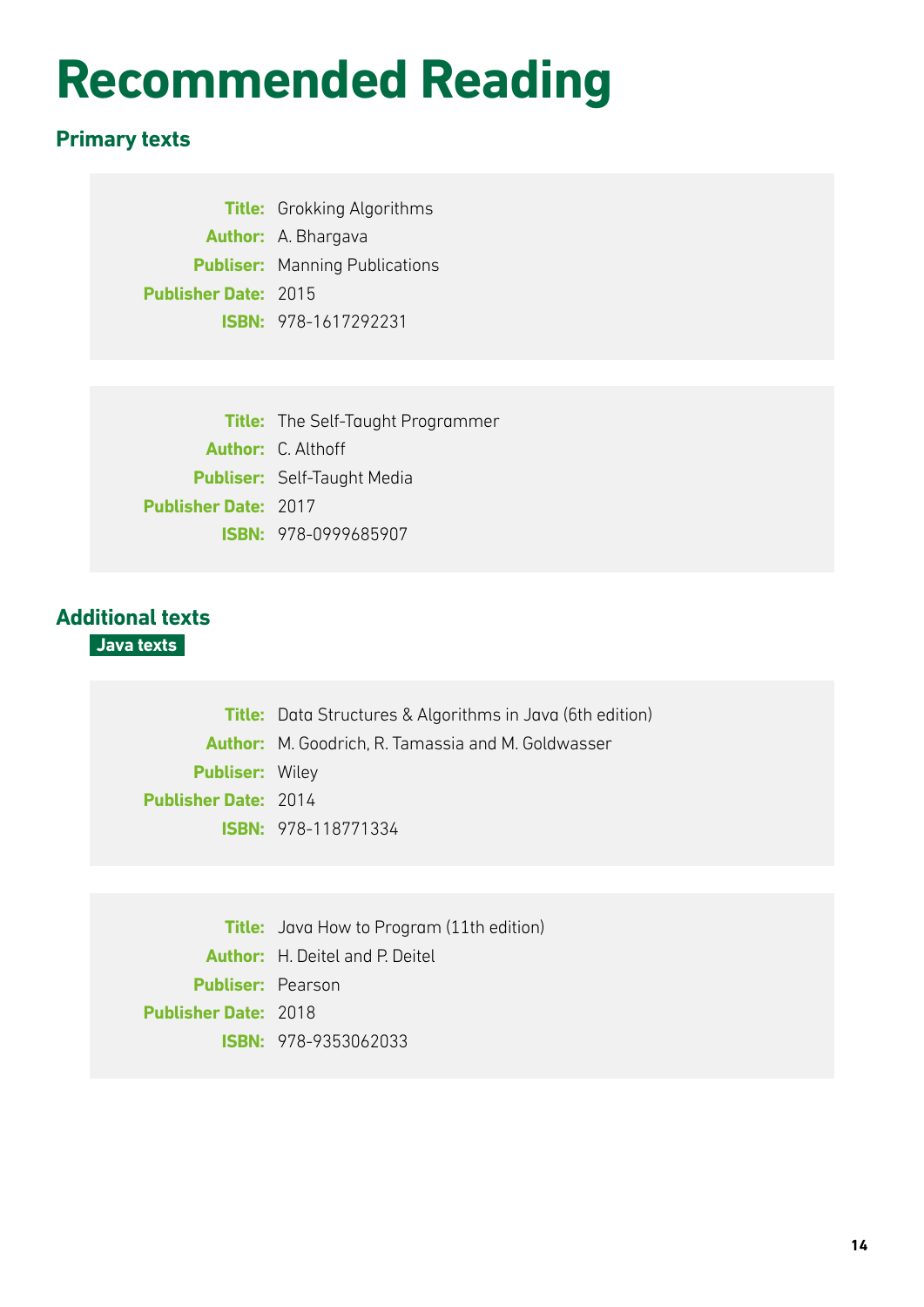

**Title:** Problem solving with C++ (10th edition) **Author:** W. Savitch **Publiser:** Pearson **Publisher Date:** 2018 **ISBN:** 978-1292222820

**Title:** C How to program (8th edition) **Author:** H. Deitel and P. Deitel **Publiser:** Pearson **Publisher Date:** 2016 **ISBN:** 978-0133976892

#### **C# texts**

**Title:** Visual C# How to Program (6th edition) **Author:** H. Deitel and P. Deitel **Publiser:** Pearson **Publisher Date:** 2017 **ISBN:** 978-1292153469

**Title:** C# in Depth (4th edition) **Author:** J. Skeet **Publiser:** Manning Publications **Publisher Date:** 2019 **ISBN:** 978-1617294532

#### **Python texts**

**Title:** Introduction to Python for the Computer and Data Sciences **Author:** H. Deitel and P. Deitel **Publiser:** Pearson **Publisher Date:** 2019 **ISBN:** 978-0135404676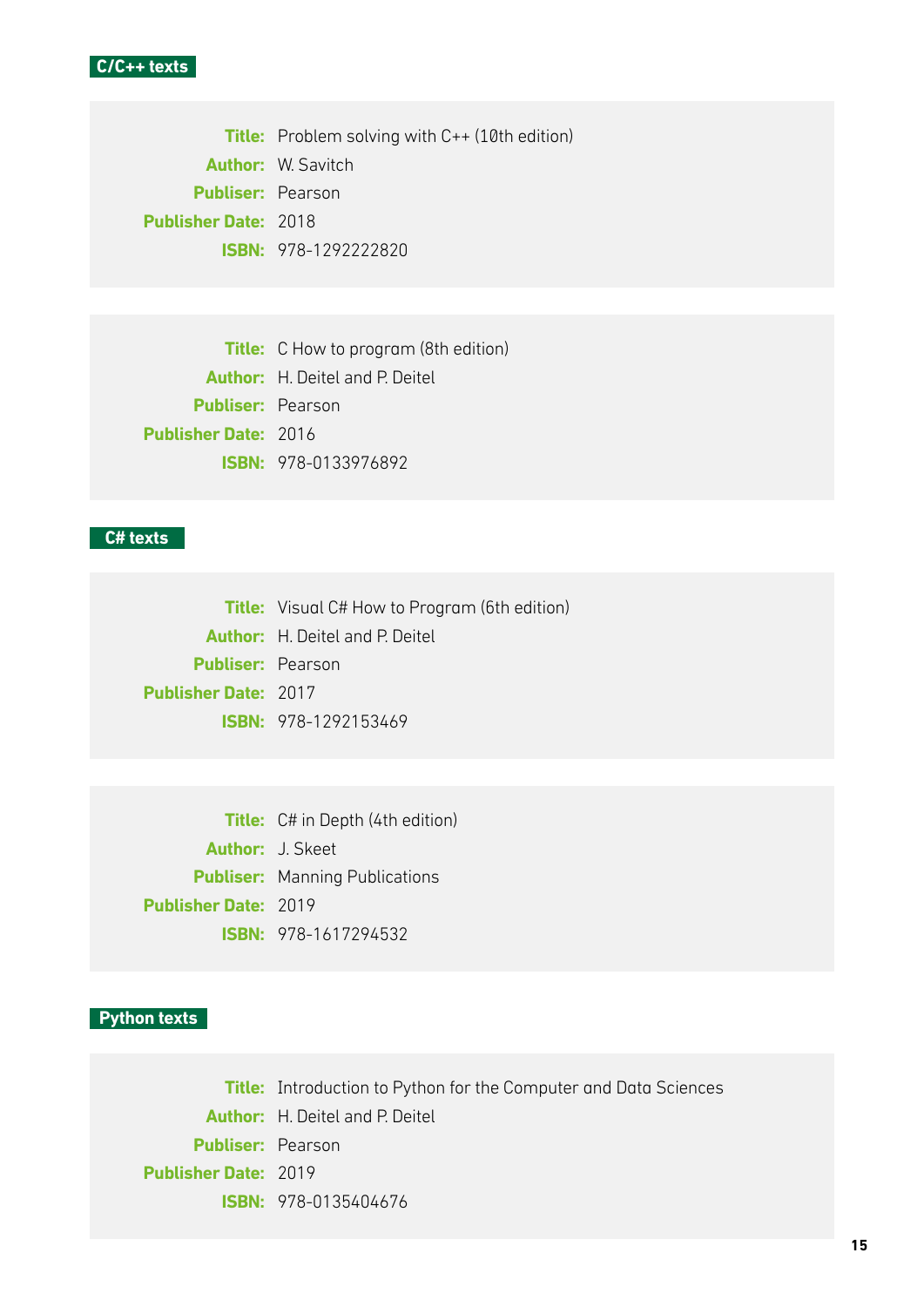**Title:** Data Structures and Algorithms in Python **Author:** M. Goodrich, R. Tamassia and M. Goldwasser **Publiser:** Wiley **Publisher Date:** 2016 **ISBN:** 978-8126562176

## **Using BCS Books**

Accredited Training Organisations may include excerpts from BCS books in the course materials. If you wish to use excerpts from the books you will need a license from BCS. To request a license, please contact the Head of Publishing at BCS outlining the material you wish to copy and its intended use.

## **Document Change History**

Any changes made to the syllabus shall be clearly documented with a change history log. This shall include the latest version number, date of the amendment and changes made. The purpose is to identify quickly what changes have been made.

### **Version Number Changes Made**

Version 1.0 July 2021

Document Creation